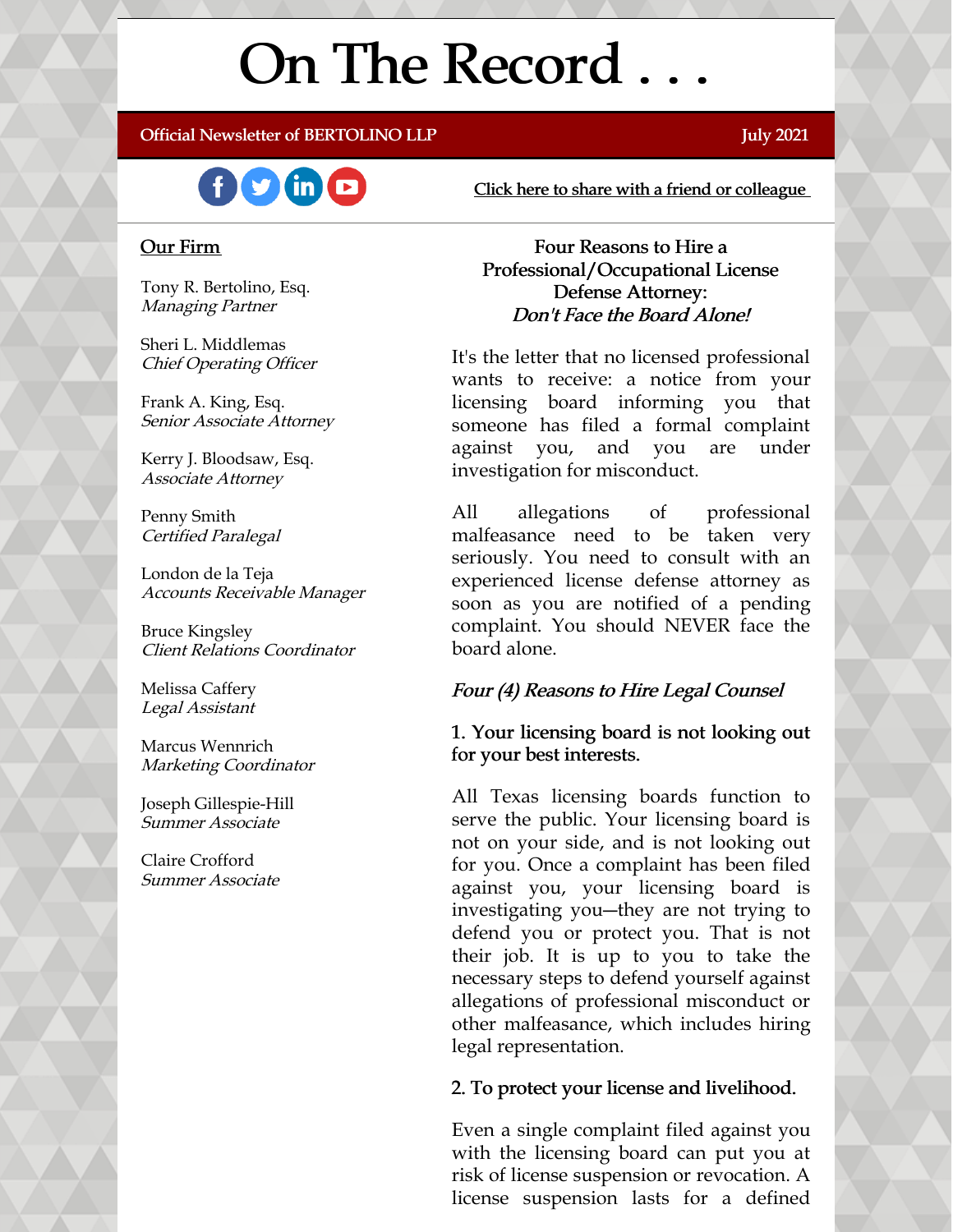amount of time. A license revocation may be indefinite. If your license is suspended or revoked, then you will not be authorized to perform your job.

## 3. Defend yourself from the start of the board's investigation.

Mounting a strong defense from the beginning, with your initial response to the board's notice of complaint, helps ensure you will be able to achieve the most favorable outcome possible in your case. Do not wait until a formal hearing has been schedule with the Texas State Office of Administrative Hearing (SOAH) before hiring an attorney. You want to get in front of the investigation and be proactive throughout the process to defend yourself at every opportunity. Moreover, appealing an unfavorable ruling is far more difficult and can be costlier than properly defending allegations in the first place.

## 4. Have an advocate by your side.

The board always has experienced Staff Attorneys advocating and working for them. And I assure you that they are extremely well prepared to prosecute cases. That is why representation from an attorney well-versed in administrative law and experienced with licensing board matters is invaluable. Some of the things your attorney will do for you include:

- Defend your legal rights. If you are adequately represented, the board will not be in a position to take advantage of you.
- Help guide you through the board's investigative process.
- Craft well-planned initial responses to the allegations pending against you.
- Design a legal defense strategy plan that is specific to the facts of your case and your personal goals.
- When appropriate, negotiate the terms of a proposed Board Order to settle the case prior to formal hearing.
- Represent you at all legal proceedings, including before the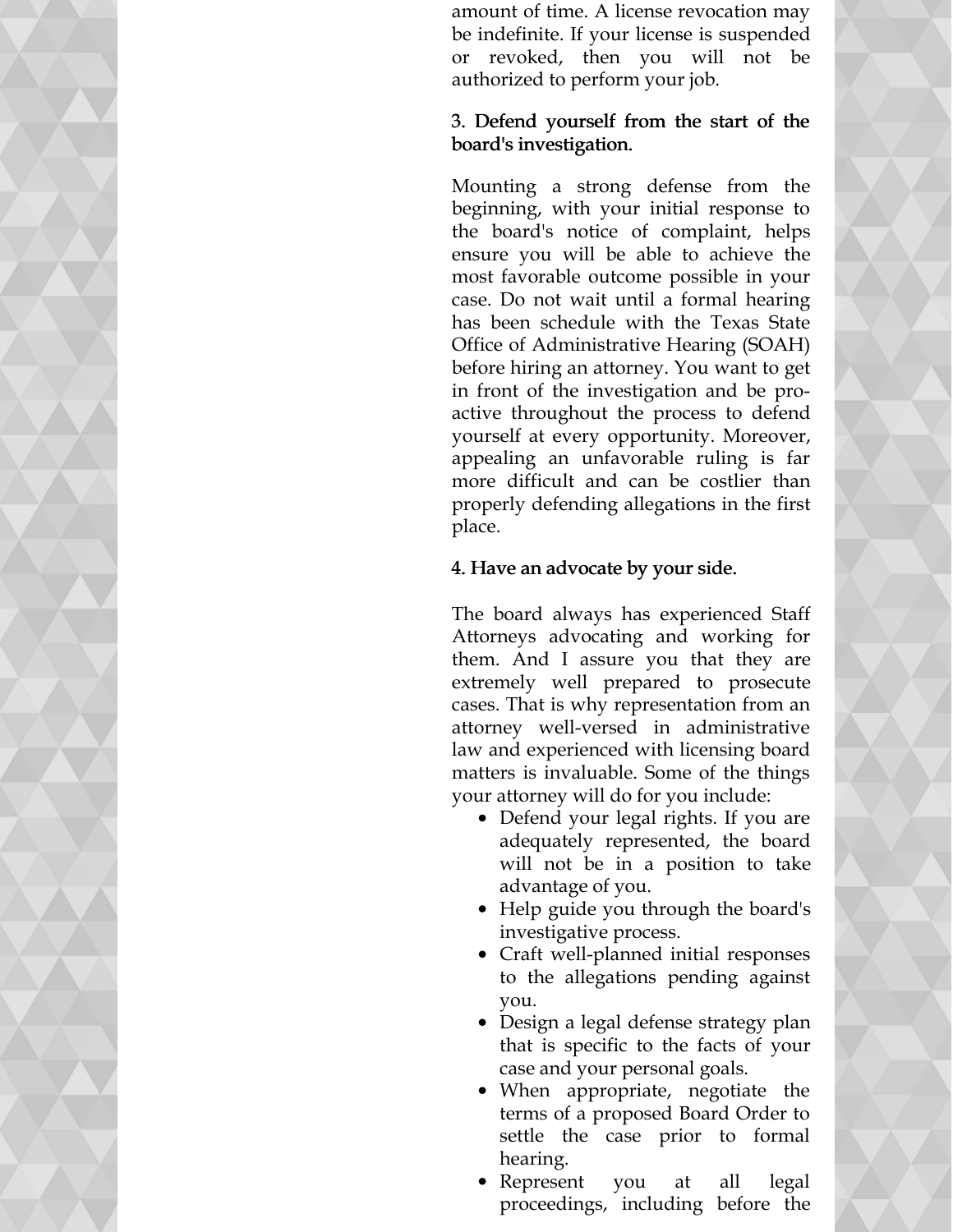Texas State Office of Administrative Hearings (SOAH), if your case proceeds to a formal evidentiary hearing.

Explain the penalties and sanctions the board *could* impose and what disciplinary action the board is likely to pursue based on the facts of your case.

Your professional license defense attorney can help alleviate some of the stress from facing a board complaint and investigation. Again remember, you do not have to face the board alone.

-Managing Partner, Tony Bertolino



## Spotlight: London de la Teja



This month, we would like to recognize London for seven years of service with Bertolino Law Firm. She has worn many hats since joining the firm and has been essential in our growth. Here are a few fun facts about our Accounts Receivable Manager.

My nickname at work: "Dirty Dog de la Teja"

I am skilled at: People skills, home design, and making a mean Mississippi Pot Roast

On the weekends and in my free time I am often: Finding a body of water to swim in and finding a fun DIY project to do

Number one on my bucket list: A week in Bora Bora

The best sweet or salty snack: I love milk duds and popcorn combo!

Best movie ever: I love so many! I would say I'm a huge superhero movie lover and Guardians of the Galaxy is one of my favs

My favorite candy: Dark chocolate Raisinets, Junior Mints and Harbo gummy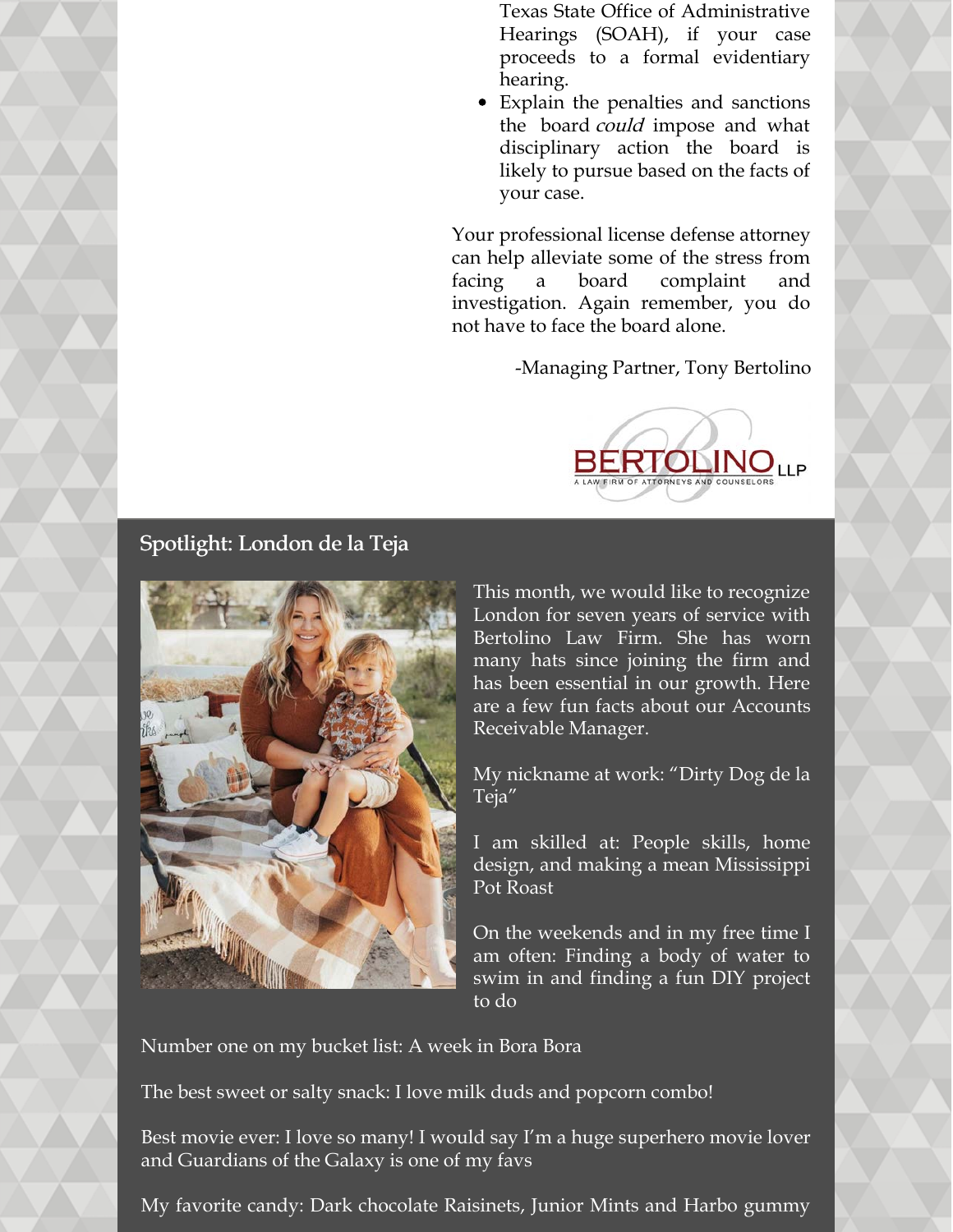bears

My favorite sports teams: UT ... Hook 'em!!

If I had a theme song that played every time I walk into the office it would be: "Takin' Care of Business" by Bachman Turner Overdrive

People say I look like: Topanga from Boy Meets World

The best part of my job: Working with and helping people

**[Learn more about London here](https://www.belolaw.com/about/#london)**

**BÉRTOLINO**UP **THE VETERANS DAY 5K TOPS FOR TOTS THE VETERANS DAY 5K STHE TOTAL NEALTH EVOLUTION** 



## "Boots on the Ground" Corporate Team Building

The annual Veteran's Day 5K Fun Run is the perfect opportunity for businesses and organizations to create an amazing team building experience! "Boots on the Ground" encourages 100% participation and could include several team activities, contests or challenges leading up to the big event.

Recruit your team of runners, walkers, strollers … don't leave anyone behind!

- Corporations, Businesses and Firms
- Groups and Organizations
- Family and Friends

Register all participants at

## Other team-building ideas to get ready for the event:

Recognize veterans in your workplace. Places of business can pay the registration fee for any veteran-employee that wants to sign-up for the run.

Coordinate your team to wear the same color on race day.

Contests are a great way to include all employees and/or members of an organization and do not have to cost a lot. A few ideas include:

- Have a design contest and create your own teamthemed t-shirt to wear at the event.
- Have a toy collection contest.
- Contest prizes can include a gift card, a free day of PTO, a month of wearing sneakers, a month of special parking, etc.

[Register Your Team Now!](https://www.active.com/hutto-tx/running/distance-running-races/t-h-e-vets-day-5k-annual-fun-run-for-toys-for-tots-2021)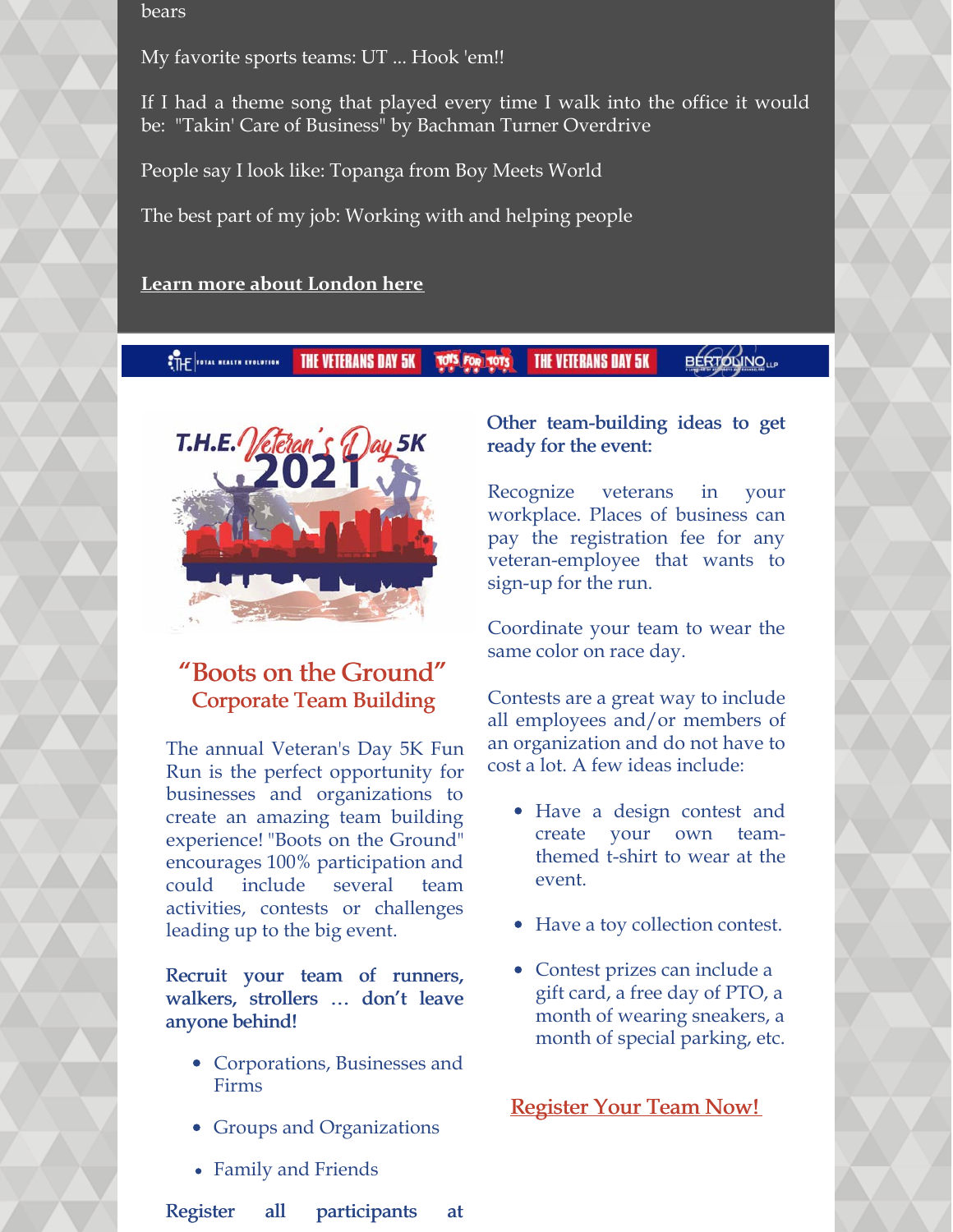## [THEFUN5K.RUN](https://thefun5k.run/)

Register early and take advantage of the lowest tiered pricing.

Start collecting toys at your place of business or organization as soon as possible.

Place designated collection bins or boxes for toy donations. This allows all employees to participate in the team event, including those that may not wish to attend in person.



**BERTOLINO**<sub>LLP</sub> THE TOTAL NEALTH EVOLUTION THE VETERANS DAY 5K **THE VETERANS DAY 5K** 

# Hallmark Achievement - July 2021

## Texas Board of Professional Engineers and Land Surveyors v. TM

Facts: Client TM is a Registered Professional Engineer with 38 yearsexperience. TM was hired to draft a storm water detention engineering design that was needed by a customer to obtain a building permit for a swimming pool on his property. His first draft for a building permit was rejected by the city. He advised the customer that the project would be far more expensive than originally bid. The customer agreed that TM would just refund the deposit he paid. Prior to the refund being paid, the customer filed a complaint with the Texas Board of Professional Engineers and Land Surveyors (the "Board"). After TM was notified of the complaint, he refunded the deposit and the customer rescinded the complaint. However, the Board pursued the complaint anyway saying TM had failed to practice engineering in an honest and ethical manner and failed to act as a faithful agent to his client because it took him over three months to pay the refund and did so only after the complaint was filed. The Board issued a proposed Consent Order to TM, imposing a one-year suspension of his license probated and successful completion of ten hours of continuing education in ethics.

Outcome: TM rejected the proposed Consent Order and hired Bertolino LLP to represent him in front of the Board at an informal conference. At the conference, TM was led through a question-and-answer presentation regarding going through a divorce at the time and having to sell his house in another state which caused him to neglect the refund. He met with the customer within 24 hours of learning about the complaint and paid him the refund. The customer was satisfied and told TM that he would withdraw the complaint. After deliberations, the Board modified the Consent Order to an informal reprimand, no suspension of license and successful completion of ten hours of continuing education in a second-level ethics class within 8 months.